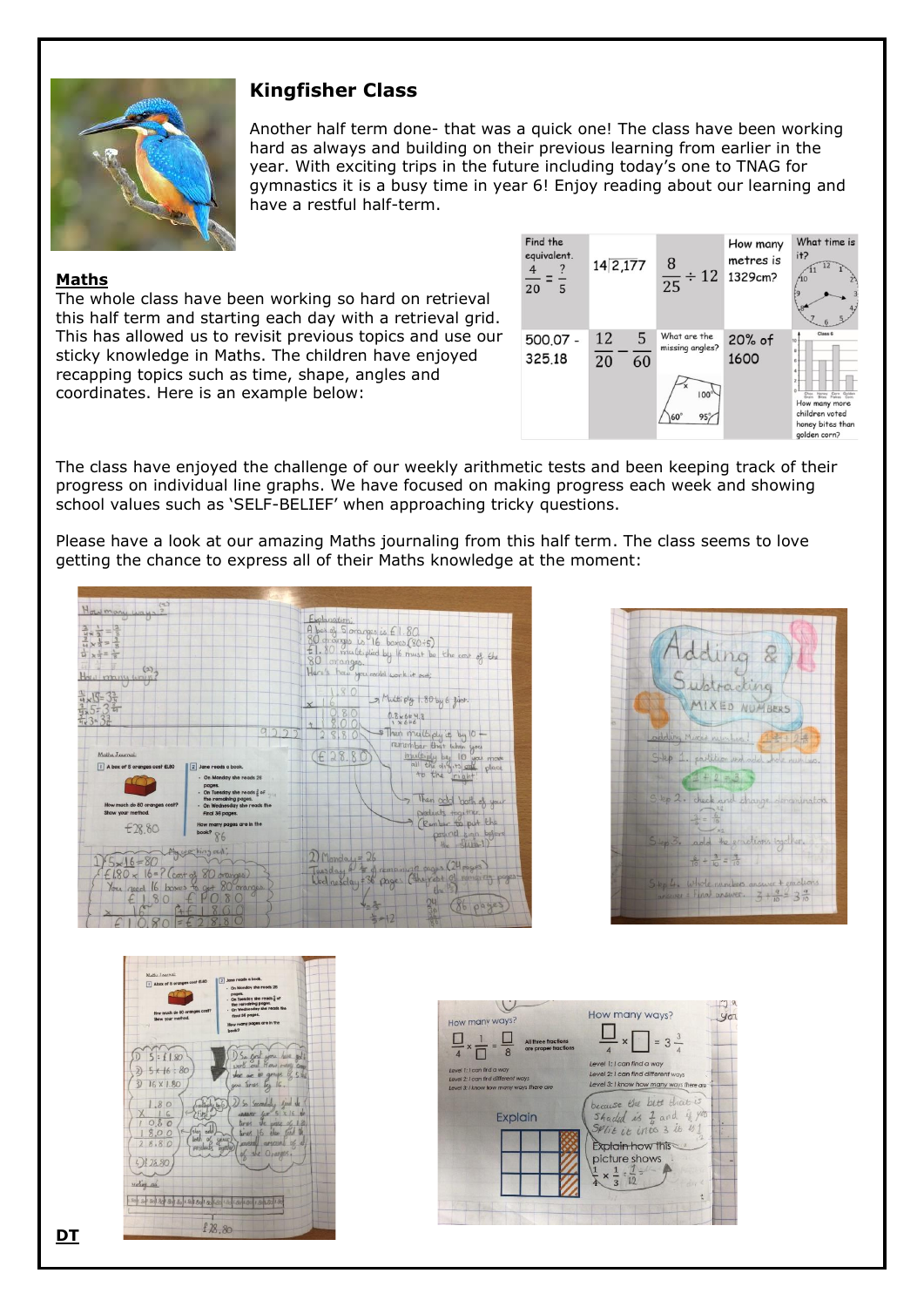As part of the Year 6 design technology curriculum, the children have to design, make and program a WeDo lego model using the Chromebooks. After a few focused practical tasks, they were given the challenge of solving a problem linked to extreme hazardous weather conditions in North America. Each group then designed and made a vehicle that could be used to, for example, drop supplies to stranded residents; air lift people to safety or put out wildfires. They then worked together to code their models so that they could be controlled using Bluetooth signal. The children have loved using the WeDo lego and every Monday & Tuesday afternoon, the classroom has been a buzzing hive of excitement as they have successfully programmed their creations, making them do all kinds of movements and sounds.



### **Science**

The children completed their unit on light this half-term. They learnt about reflection, how we see things and the human eye. They also conducted mini experiments to see what they could find out about refraction and had a go at trying to prove that white light is made up of the colours of the rainbow.



The picture shows a group exploring what happens when you draw and arrow pointing one way and they you place it behind a glass of water to see it change direction before their very eyes. Isn't Science fascinating?! Great learning fun was had by all.

### **English**

This half term, the whole class has been reading a range of texts in whole class reading, which has resulted in Miss Carr purchasing more books to feed the children's enthusiasm!

In writing lessons, the children have been investigating spelling rules and patterns; learning about the use a range of grammar conventions; exploring complex punctuation and completing two pieces of writing - A news article and a biography of a scientist.